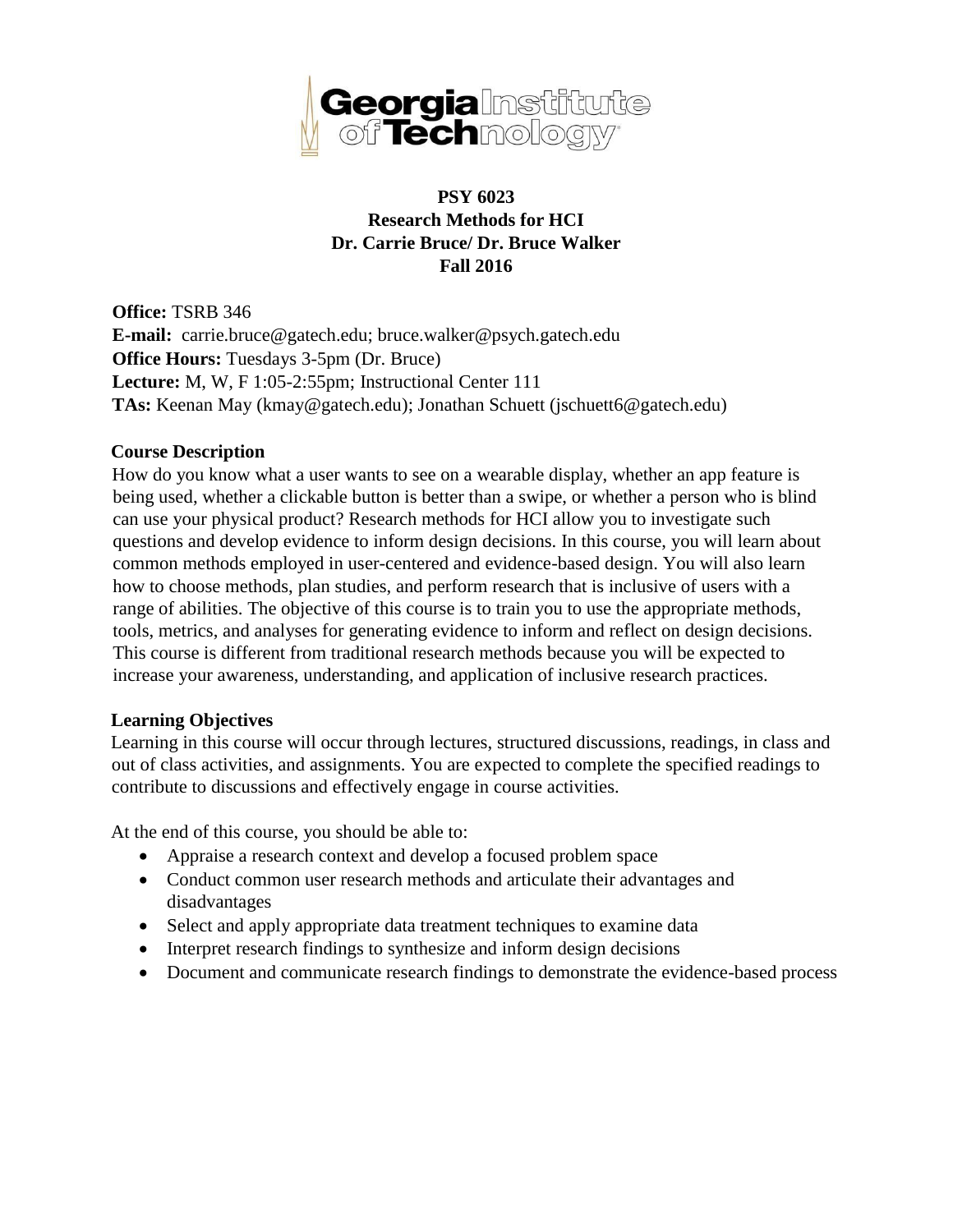### **Required Textbooks**

Baxter, K., Courage, C., & Caine, K. (2015). *Understanding Your Users: A Practical Guide to User Research Methods* (Second Edition). Waltham, MA: Morgan Kaufmann/Elsevier.

Tullis, T. & Albert, B. (2013). *Measuring the User Experience: Collecting, Analyzing, and Presenting Usability Metrics* (Second Edition)*.* Waltham, MA: Morgan Kaufmann/Elsevier.

#### **Accommodations Policy**

If you are a student with a disability and you need academic accommodations, please see me and contact the Disability Services (404-894-2563), [http://disabilityservices.gatech.edu/.](http://disabilityservices.gatech.edu/) All academic accommodations must be arranged through that office. They will then contact me with instructions.

| Participation          | 10% |  |
|------------------------|-----|--|
| Quizzes                | 20% |  |
| <b>Partner Project</b> | 25% |  |
| Team Project 1         | 15% |  |
| Team Project 2         | 15% |  |
| Final Exam             | 15% |  |

#### **Assessment of Learning**

### *Participation*

Attendance is expected for this course. You should come to classes prepared -- that is, having read and made an attempt to understand the reading material that has been specified. You should be ready to discuss and apply material covered in the lectures and reading. If you come to class, are prepared, and contribute you can anticipate receiving all of this credit. A total of 10% of your grade will be based on a participation rating based on the following:

- You will be responsible for keeping track of the ways in which you have contributed in class discussions and activities, and towards partner and team projects. At announced times during the semester you will refer to your notes about your participation and provide a summary based on those notes
- Teammates' peer evaluation
- Instructors' and TAs' observations and interactions with you

### *Quizzes*

There will be at least 6 quizzes assigned for individual completion (not a partner or group effort). Quizzes will serve to assess your knowledge about course topics and ability to justify the application of a method or approach to research. Quizzes will take the form of short answer and will contribute to 20% of your course grade.

### *Partner Project*

You will be assigned a partner for the first half of the semester whom you will work with to build evidence to inform the ideation phase of design work. Partner work means working together to complete specified in-class and out-of-class activities, and graded assignments. You and your partner will be expected to share a digital workspace that documents your efforts. The partner project will contribute to 25% of your course grade.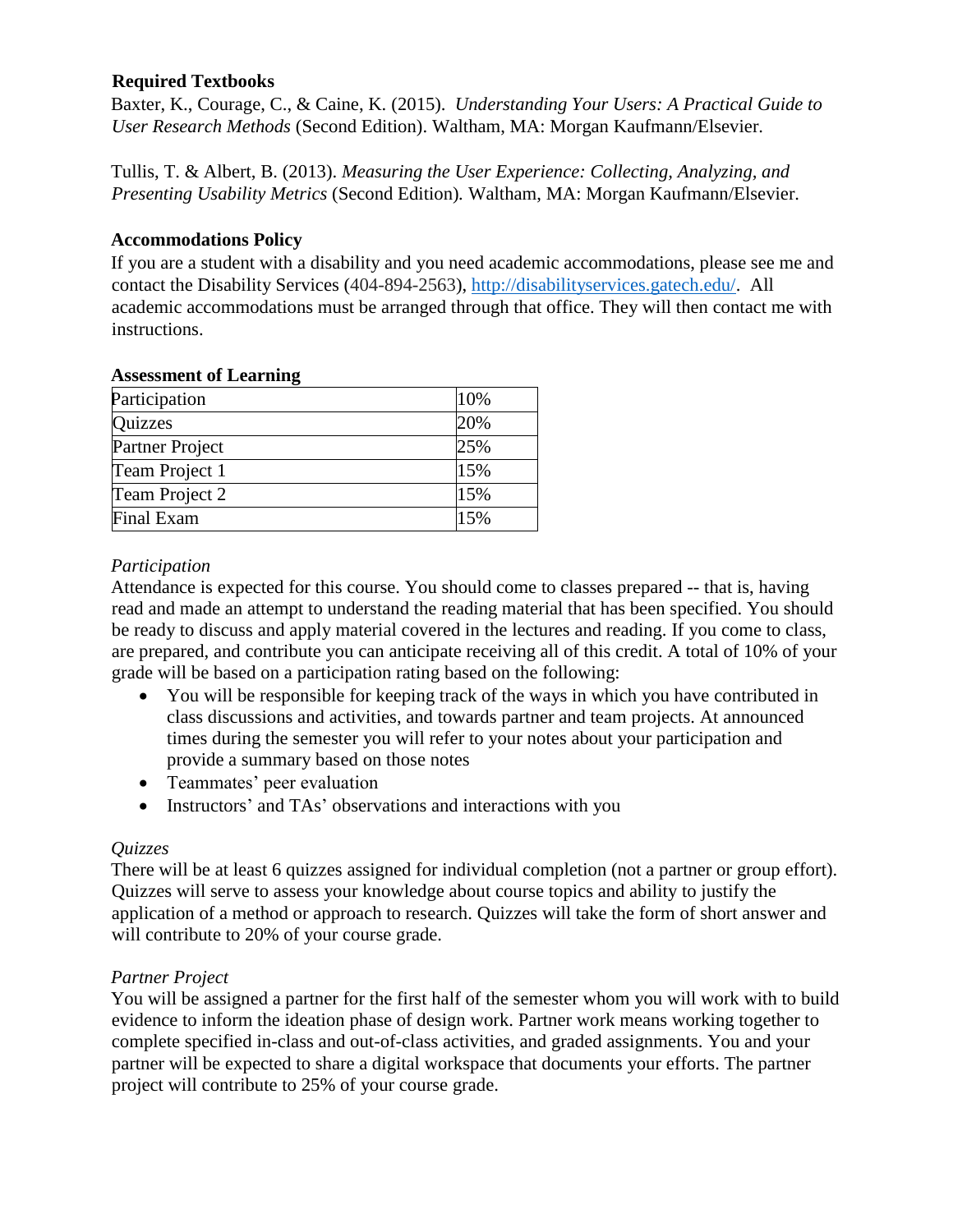### *Team Project*

You will engage in team projects for the second half of the semester. Teams will work continue to generate evidence that informs further design work and helps determine whether you have met your research goals. Team work means working together to complete specified in-class and outof-class activities, and graded assignments. You and your teammates will be expected to share a digital workspace that documents your efforts. The 2 team projects will contribute to a total of 30% of your course grade --- 15% for each project.

### *Final Exam*

A final exam will be given in class and questions will reflect the material covered in lectures, inclass and out-of-class activities, and readings. You are not allowed to use mobile devices, books, notes, neighbors, or other knowledge support technologies during the exam. The exam will be worth 15% of your course grade.

## **Respect and Consideration**

Please, above all, be respectful and considerate of others in the class. It should go without saying, but this includes showing up on time for classes, meetings, exams, etc. Please mute all mobile devices while in class. If you have an emergency phone call that you must take, please exit the class and take the phone call outside of the room. Please do not text while in class unless it is an emergency.

## **Academic Integrity**

All students are assumed to have read the Honor Code and consented to be bound by it. Violations of the Honor Code are taken extremely seriously and will result in a failing grade for the course and referral to the Dean of Students for further action. Specific violations include (but are not limited to):

- Use or provision of prohibited assistance during exams.
- Sharing of outside assignments such as questionnaires, research reports.
- Plagiarism. This includes both the use of the words and ideas without attribution.

All exams administered in this course are to be taken without the use of notes, books, or ancillary materials, and without the assistance of any other person or group, in the class or outside of the class. Texting or other use of electronic devices such as PDAs, cell phones, audio devices, or other mobile devices during scheduled exams is prohibited for reasons of exam integrity. Use of these devices during exams is viewed as a violation. If you have any questions, please ask. I will assume that all students enrolled in the course know and understand what constitutes academic misconduct and agree to be bound by these rules.

# **Additional Reading Materials**

Additional readings, typically research articles and book chapters, may be added during the semester. Email and TSquare announcements will be sent out when these are assigned. Students will be responsible for obtaining and reading all materials before the class in which they are to be discussed. Demos and examples may also be made available via the T-Square.